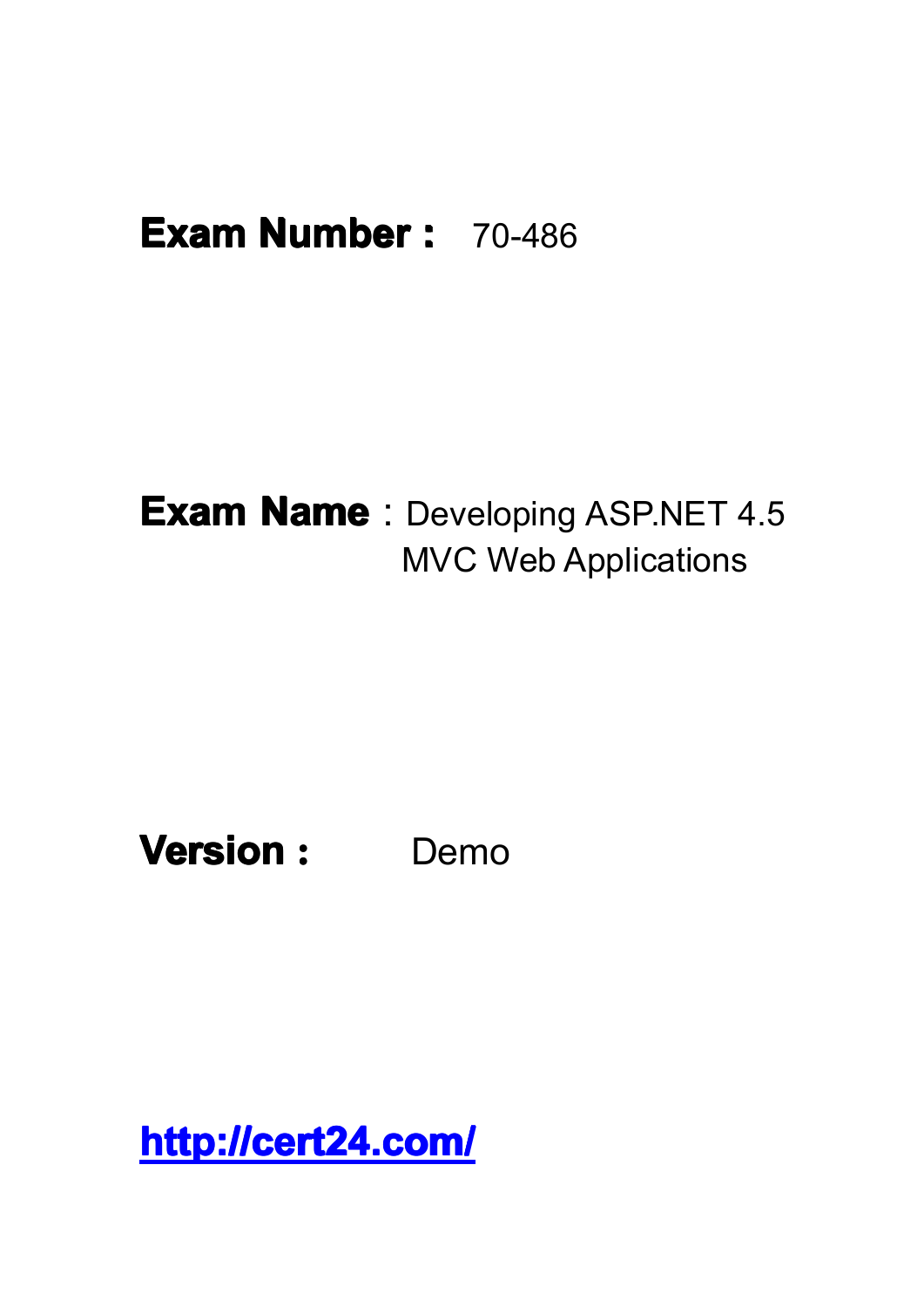1.You are designing an HTML5 website. You need to design the interface to make the content of the web page viewable in all types of browsers, including voice recognition software, screen readers, and reading pens. What should you do? (Each correct answer presents <sup>a</sup> complete solution. Choose all that apply.)

A. Annotate HTML5 content elements with Accessible Rich Internet Application (ARIA) attributes.

B. Convert HTML5 forms to XForms.

C. Ensure that HTML5 content elements have valid and descriptive names.

D. Use HTML5 semantic markup elements to enhance the pages.

E. Use Resource Description Framework (RDF) to describe content elements throughout the entire page.

Answer: AD

2.You are developing an ASP.NET MVC web application in Visual Studio 2012. The application requires several thousand content files. All content is hosted on the same IIS instance as the application. You detect performance issues when the application starts. You need to resolve the performance issues.

What should you do?

A. Implement HTTP caching in the ASP.NET MVC controllers.

B. Combine the content files by using ASP.NET MVC bundling.

C. Install a second IIS instance.

D. Move the content to a Windows Azure CDN.

Answer: B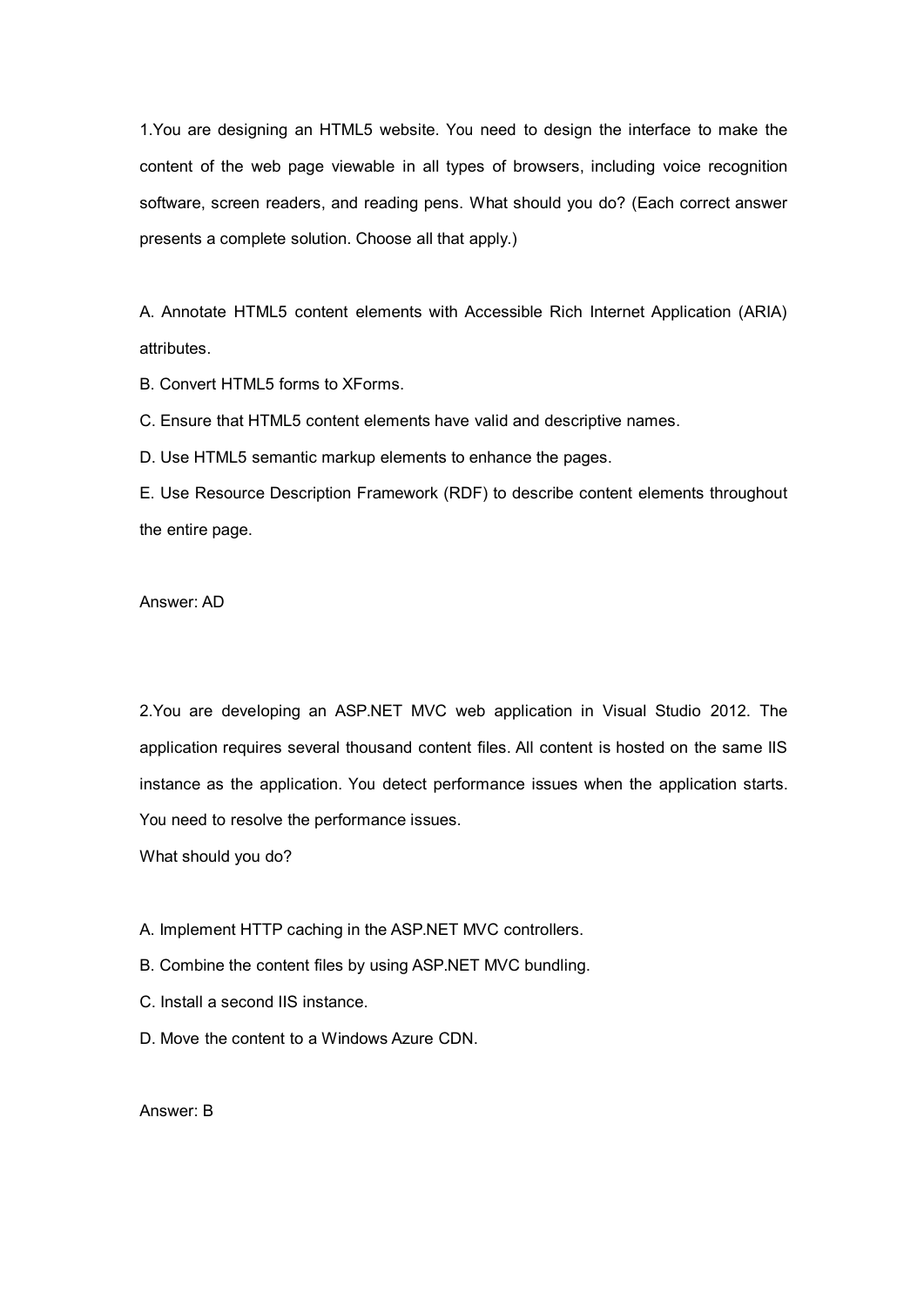3.You are testing an ASP.NET application. The test plan requires that tests run against the application's business layer. You need to use the test project template that meets this requirement. Which template should you use?

A. Web Test Project

- B. Load Test Project
- C. Unit Test Project
- D. Coded Test Project

Answer: C

4.You are authoring unit tests. The unit tests must test code that consumes sealed classes. You need to create, maintain, and inject dependencies in the unit tests. Which isolation method should you use?

A. T4 text templates and code generation

B. Stub types

C. Shim types

D. Hard-coded implementation

Answer: C

5.You are developing an ASP.NET MVC application by using Visual Studio 2012. The application throws and handles exceptions when it runs. You need to examine the state of the application when exceptions are thrown. What should you do?

A. From the DEBUG menu in Visual Studio 2012, select Exceptions. Enable the Thrown check box for Common Language Runtime Exceptions.